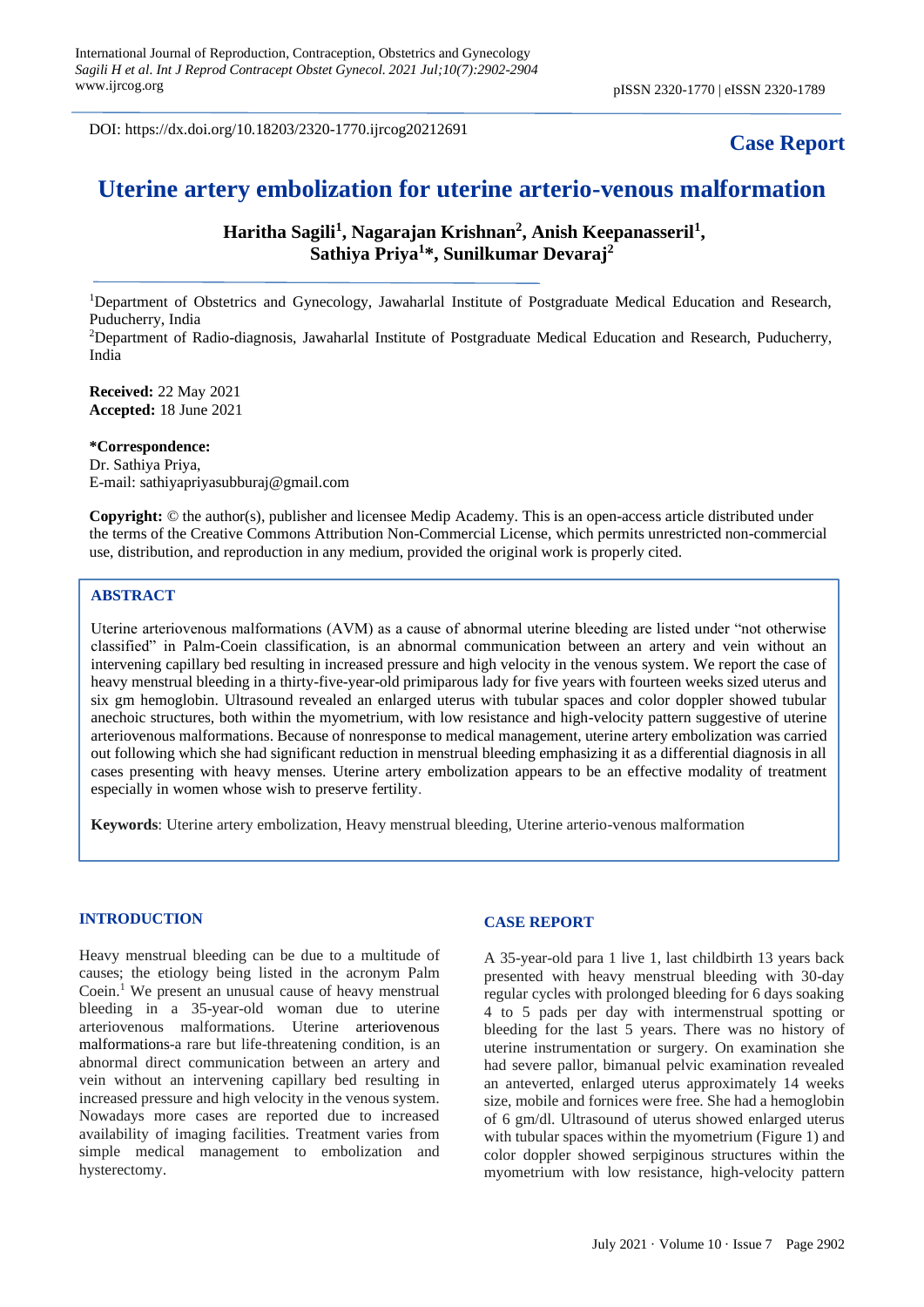(Figure 2) suggestive of uterine AV malformation. CT angiography revealed bilateral uterine arteries with hypertrophied branches and with abnormal vascular in the uterus and delayed draining veins (left>right). She received blood transfusion and was started on Iron tablets. Heavy menstrual bleeding was unresponsive to medical treatment (oral contraceptives for 3 months); hence digital subtraction angiography and uterine artery embolization were planned. Under fluoroscopic guidance left uterine artery embolization was carried out using gel foam and right uterine embolization was deferred due to vessel spasm and no complications in short term. On follow up after a month, she had a significant reduction in menstrual bleeding. Uterine AV malformation is an unusual yet curative cause of AUB which comes under not otherwise classified of palm Coein.



**Figure 1: Greyscale ultrasound of a 35-year-old primiparous woman of uterus with multiple spongy anechoic spaces in the posterior myometrium with normal endometrial thickness.**



**Figure 2: Color Doppler sonography of a vascular mass in posterior myometrium with turbulent multidirectional flow showing color mosaic pattern.**

## **DISCUSSION**

Fewer than 100 cases have been reported in the literature with a rough incidence of  $4.5\%$  by O'Brien et al.<sup>2</sup> Uterine vascular malformations are hyper-vascular lesions with turbulent flow identified by early filling on angiography or pathological examination of the uterus after hysterectomy.<sup>3</sup> Uterine AVM can be congenital or acquired.4,5 While congenital AVM is due to embryological failure in differentiation and has a central nidus containing both arteries and veins, typically extends beyond uterus into the surrounding pelvis and present at multiple sites. Acquired AVM is characterized by a single arteriovenous communication between the branches of the uterine artery and myometrial venous plexus. Acquired lesions are more common in reproductive-age women in the postpartum period and post-abortal period either following a spontaneous miscarriage or curettage. Also, associated with infection, inflammation, retained products of conception, gestational trophoblastic disease, pelvic trauma, and exposure to diethylstilbestrol.<sup>6</sup>

Acquired AVM commonly presents as unexplained, intermittent, and heavy bleeding per vaginum after delivery or surgical procedures on the uterus while congenital presents as heavy menstrual bleeding. The other symptoms include pelvic pressure or discomfort, urinary symptoms, dyspareunia, seldomly vulvar varices and lower limb venous congestion, anemia, hypotension, and rarely high output cardiac failure.

Diagnosis is done by grayscale ultrasound which demonstrates multiple tubular anechoic or hyperechoic areas within the myometrium.<sup>2,4</sup> Color doppler shows a vascular mass with multidirectional flow, color mosaic patterns, high velocity, low resistance flow, low pulsatility of the arterial waveform, and pulsatile high-velocity venous waveform.<sup>5</sup> Digital subtraction angiography (DSA) is the gold standard for diagnosis but used only before embolization since it is invasive and the findings are bilateral hypertrophy of the uterine arteries feeding a tortuous mass, with early drainage into massive hypertrophic veins.<sup>5</sup> MRI shows multiple serpiginous flow-related signal voids within the lesion and is indicated for those lesions extending beyond the uterus. Dynamic contrast-enhanced MRA and CT angiogram can also be used for diagnosis and preprocedural planning.

Management depends on the patient's age, desire to preserve fertility and hemodynamic stability. Nowadays, angiographic uterine embolization is the preferred treatment because it is minimally invasive and preserves fertility in women with potentially life-threatening bleeding who are hemodynamically unstable.<sup>7</sup> One or both uterine arteries can be embolized using polyvinyl alcohol, gel foam, or glue. Complications include pain, postembolization syndrome, perineal skin sloughing, fistulas, and neurological deficits. The success rate reported by various case series range from 79-92%.<sup>8.9</sup> Reports documented in the literature with pregnancies